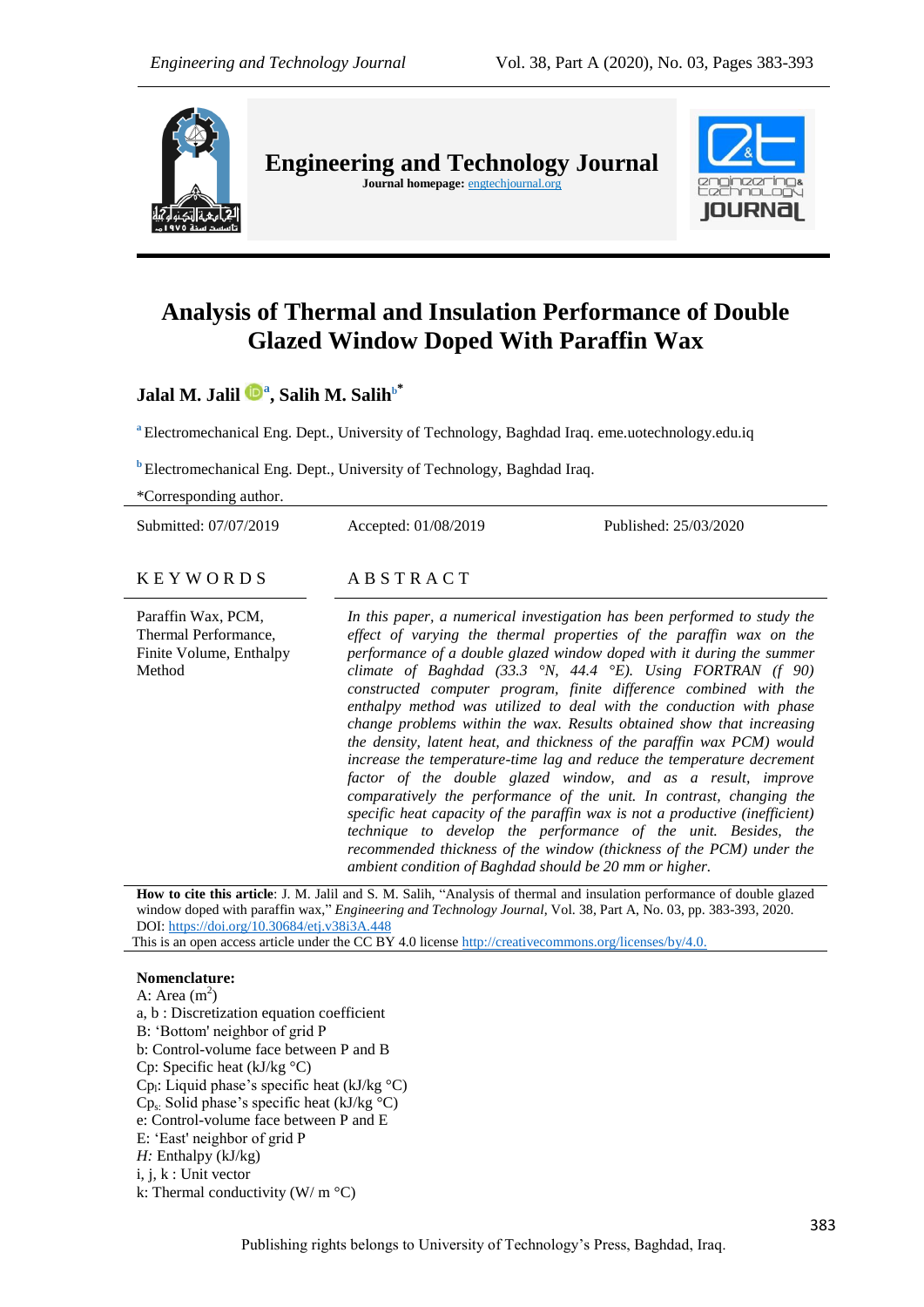*L*: Latent heat (kJ/kg) l: Liquid N : 'North' neighbor of grid P n : Control-volume face between P and N P : Grid point q : Heat generation  $(W/m^3)$  $\overline{q}$ : Average heat generation S: 'South' neighbor of grid P s: Control-volume face between P and S *s:* Solid T: Temperature (°C) t: Time(s) T: 'Top' neighbor of grid P t: Control-volume face between P and T Tm: Melting temperature (°C) u, v, w : Velocity in x, y, z directions V: Volume  $(m^3)$ W: 'West' neighbor of grid P w: Control-volume face between P and W x, y, z : Cartesian coordinates( m)  $\rho$ : Density (kg/m<sup>3</sup>) *∆T:* Temperature range (°C) ∆ *x*, ∆*y*, ∆*z* : Control volume"s width in x, y, z directions  $\delta x$ ,  $\delta y$ ,  $\delta z$ : The distance between two adjacent grid points in x, y, z direction  $\lambda$ : Diffusion coefficient ∆: Difference  $\partial$ : Partial derivative

## **1.Introduction**

The high level of temperature around the globe in the last decade led to reducing the thermal comfort and helped in creating a massive amount of heating load on the buildings. The researchers and developers around the world have studied the ways and ideas to overcome this problem. The transparent components are considered the vulnerable piece of the room which has a little thermal resistance, and capable of transmitting a large amount of solar radiation and temperature.

Significant efforts have been made to improve the performance of the transparent components in the aspect of thermal insulation, so a glazing technique has been a desirable approach to reduce the solar radiation and temperature transmitted to the room, also, increase the thermal comfort. A new idea of glazing system has taken some popularity nowadays, which is, filling the double glazed window with phase change materials (PCM). The phase change materials (PCM) are capable of absorbing and releasing a significant amount of heat within their phase change from solid-state to a liquid state and vice versa. So their chances of improving thermal comfort and reducing energy consumption are very high  $[1]$ .

Ismail et al. [2] studied numerically and experimentally the thermal efficiency of two types of window, traditional and composite (filled with PCM or air). The experimental investigation was carried out employing spectrophotometry on both types. The reflectance test indicated that the reflectance of the single glass window was 12% to 13%; however, the reflectance of the window with PCM was 7 %. The present study"s most important conclusion is that the principle of filling window glass with PCM is an effective approach thermally. Goia et al. [3] designed and built a test facility (glazing prototype) containing DGU\_PCM (double glazed window with PCM) and DGU\_GG (without PCM) and observed the performance of both of them within six months of the year focusing on the thermal comfort aspect and under real working condition. For the majority of the time, the DGU\_PCM performance was much better; also, the merits of DGU\_PCM will increase as the solar radiation increases; however, the interior surface temperature of DGU\_PCM was greater than DGU GG which is a promising feature in winter, but it must be avoided in summer. Gowreesunker et al. [4] analyzed numerically and experimentally the thermal and optical aspect of a double glazed unit with PCM compared to the usual double glazed unit. Both spectrophotometry and T-history principles were utilized to evaluate the optical and thermal properties, respectively. The acquired results illustrated that the transmittance during a fast phase change is unstable; on the other hand, throughout solid and liquid phases, the visual transmittance rates are 40% and 90%, respectively.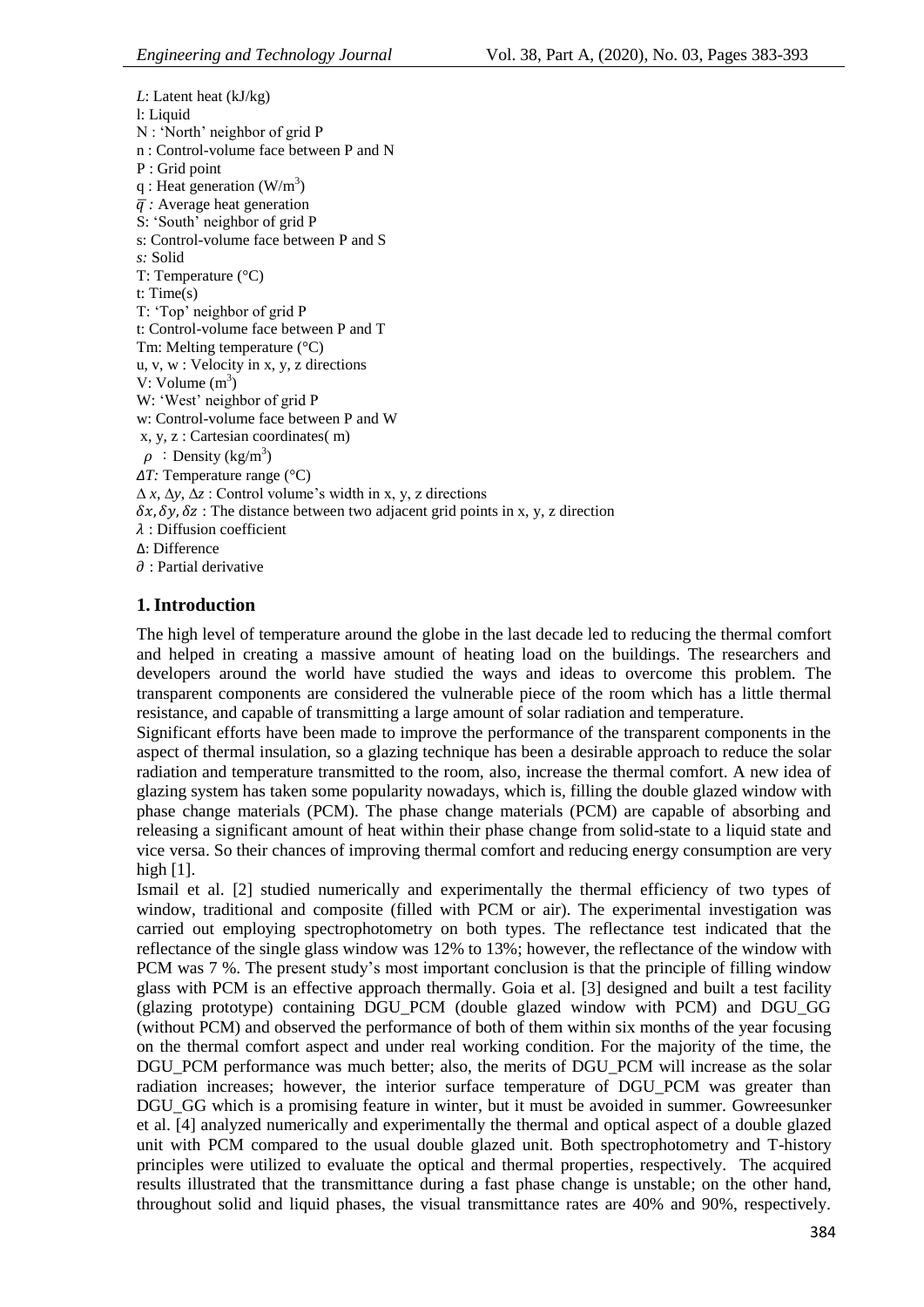Also, during the phase change, the utilized PCM to fill the double glazed unit will enhance the thermal mass. Jin et al. [5**]** determined experimentally and numerically the optimum location of the "thin" PCM layer to be integrated into frame walls, in order to increase thermal mass and minimize peak heat fluxes through the wall. Based on the numerical results, the optimum location of this "thin" PCM layer can be determined, also found out that it was influenced by the environmental condition and the thermal properties of the PCM. Xie et al. [6] investigated numerically the transient heat transfer characteristics of combined multilayer thermal insulation materials combined with two types of PCM. Omari et al. [7] analyzed numerically the thermal conduct of composite material involving a micro-dispersed PCM in an insulating polymer matrix. To enhance the thermal insulating and gain of thermal inertia of a building envelope. Fiortti et al. [8] investigated experimentally and numerically a technology with the aim of enhancing the thermal performance of reefer container enclosure using phase change materials (PCM). An external PCM layer was inserted into an insulated sandwich panel in order to minimize and supplant the heat flux phase caused by external climatic conditions. With the purpose of validating the mathematical model, the calculation results were compared with the experimental readings, accomplishing high reliability (correlation coefficient equal to 0.95). Liu et al. [9] demonstrated the effect of semi-transparent property numerically, and zenith angle on the thermal performance of double glazed roof filled with PCM, the thickness of the PCM was studied. The obtained results have shown that the semi-transparent property, zenith angle, and the thickness of the PCM have an enormous influence on the performance of the double glazed roof. Li et al. [10] investigated numerically the thermal performance of the double glazed unit filled with PCM with different thermophysical parameters of PCM. The effects of thermal conductivity, density, specific heat capacity, latent heat, and melting temperature of the PCM were studied. The obtained results indicated that all of the mention properties affect the performance of the double glazed unit significantly. Li et al. [11] experimentally investigated the thermal behavior of triple –pane window  $(TW)$  + PCM and compared it with  $(TW)$  and  $(DW + PCM)$ . The obtained results indicated that the inside surface temperature of the TW + PCM was lower than the DW+PCM and TW by 2.7 and 5.5 °C, respectively.

Consequently, minimize the heat entering the building by 16.6 % and 28% throughout the sunny summer day. Elarga et al. [12] investigated numerically and experimentally the performance of the PCM located in the roof of a residential attic in Torino, Italy. The roof was divided into three sections, the first one represents the reference roof (without PCM), and the other two were integrated with a PCM with different melting and freezing range. The obtained results have shown that the presence of PCM with different configuration brought down the interior surface temperature (2.2 and 8.2 °C) in the summertime. Furthermore, Derradji et al. [13] compared the thermal attitude of an office numerically with traditional walls with another office with walls integrated with a PCM in the location of Algiers (Algeria). The PCM in the second office minimized the indoor air temperature by 7 °C in the summer, also reduced the overheating, on the other hand, during the winter the office temperature will be increased by 3 to 4 °C. Hasan et al. [14] investigated the validation of installing layers of PCM as insulation Layers with different thickness located in walls and ceiling of a room located in Kut, Iraq. The acquired results have shown a considerable amount of reduction of indoor temperature and cooling load, which led to saving in electricity consumption. Liu et al. [15**]**  developed a numerical model to determine the optical and thermal performance of glazed roof incorporate with PCM, besides the effect of air convection (h wind). PCM thicknesses and melting temperature were also studied in the northeast China climates. Four PCM thicknesses were selected 50, 20, 12, and 4 mm, also, two PCM melting ranges were proposed, 16-18 °C and 20-22 °C. The obtained results have shown that regarding the internal surface temperature of the glazed roof, the air convection influence should be considered; additionally, the recommended PCM thickness and melting temperature for the northeast China climates were 12-20 mm and 16-18 °C respectively.

The purpose of this paper is to investigate numerically the influence of varying thermal properties of the paraffin wax on the performance of a double glazed window filled with it under the hot environmental condition of Baghdad.

## **2. Mathematical and Physical Model**

#### *I. Geometrical characterization*

Figure 1 Illustrates the detailed information of the double glazed window doped (filled) with PCM, which showcase the incident solar radiation and the portion of it that was transmitted to the room.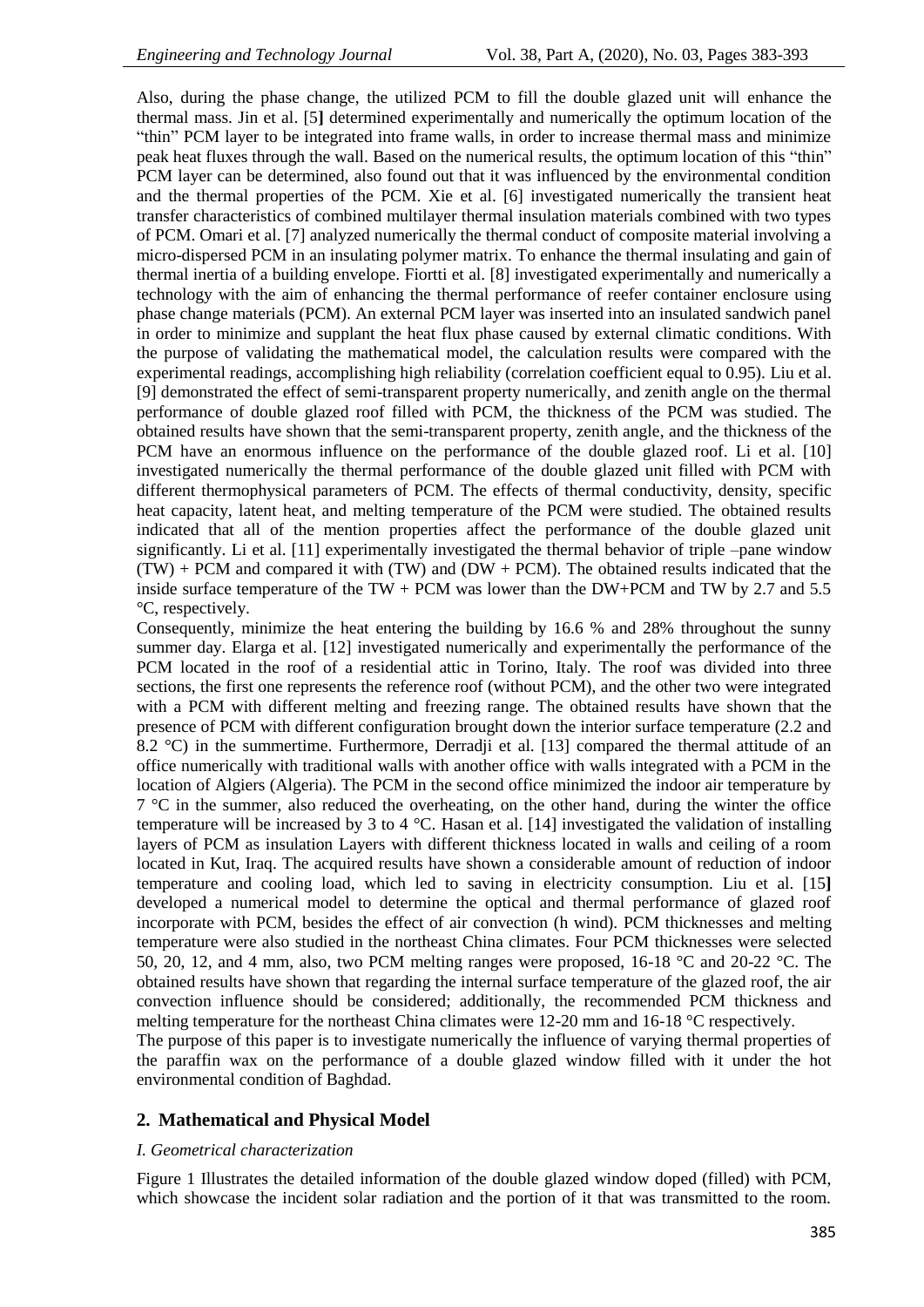Besides, heat transfer processes (thermal convection and radiation) occur on both of the interior and exterior boundary surfaces, respectively. Also, by means of conduction, convection, and radiation processes, the occupied (absorbed) heat will be transferred inward or outward. Figure 2 shows the  $(1m*1m*1m)$  numerical (model) room, which contains a 50 cm  $*$  50 cm window in the south side of it. In addition, the simple cooling system was established on the west side of the room to prevent the overheating of the room. Also, the sun simulator system to simulate the radiation of the sun, which involves halogen lamps.

## *II. Numerical formulations*

The numerical model comprises two parts. The first part is the main program for the room in which Navier Stokes equations were solved based on finite volume, and the second part is the subroutine for the double glazed window in which the energy equation was solved. The aim is to calculate the temperature distribution within the window and across the room.

The assumption that has been made under the numerical solution.

1- 3-D conservation equations.

2- Steady-state incompressible flow.

3- 3-D conduction heat transfer within the glass and PCM

4- Across the room, the natural flow of air has been considered laminar according to Grashof number value.

5- At the average temperature, all properties were estimated.

6- No body forces (neglected).



**Figure 1: Double glazed window filled with paraffin wax**



**Figure 2: Numerical (model) room**

## *II. Room*

For the room, the finite volume has been used to solve the 3-D Laminar Cartesian Coordinates Navier Stokes equations, i.e., Continuity, momentum, and energy. The 3D laminar Navier Stokes equations for the natural convection are:

*1-Continuity Equation*:  $\partial$  $\partial$  $\partial$ д д  $rac{ow}{dz}$  (1) *2-Momentum Equation:*  x-direction (u-Momentum)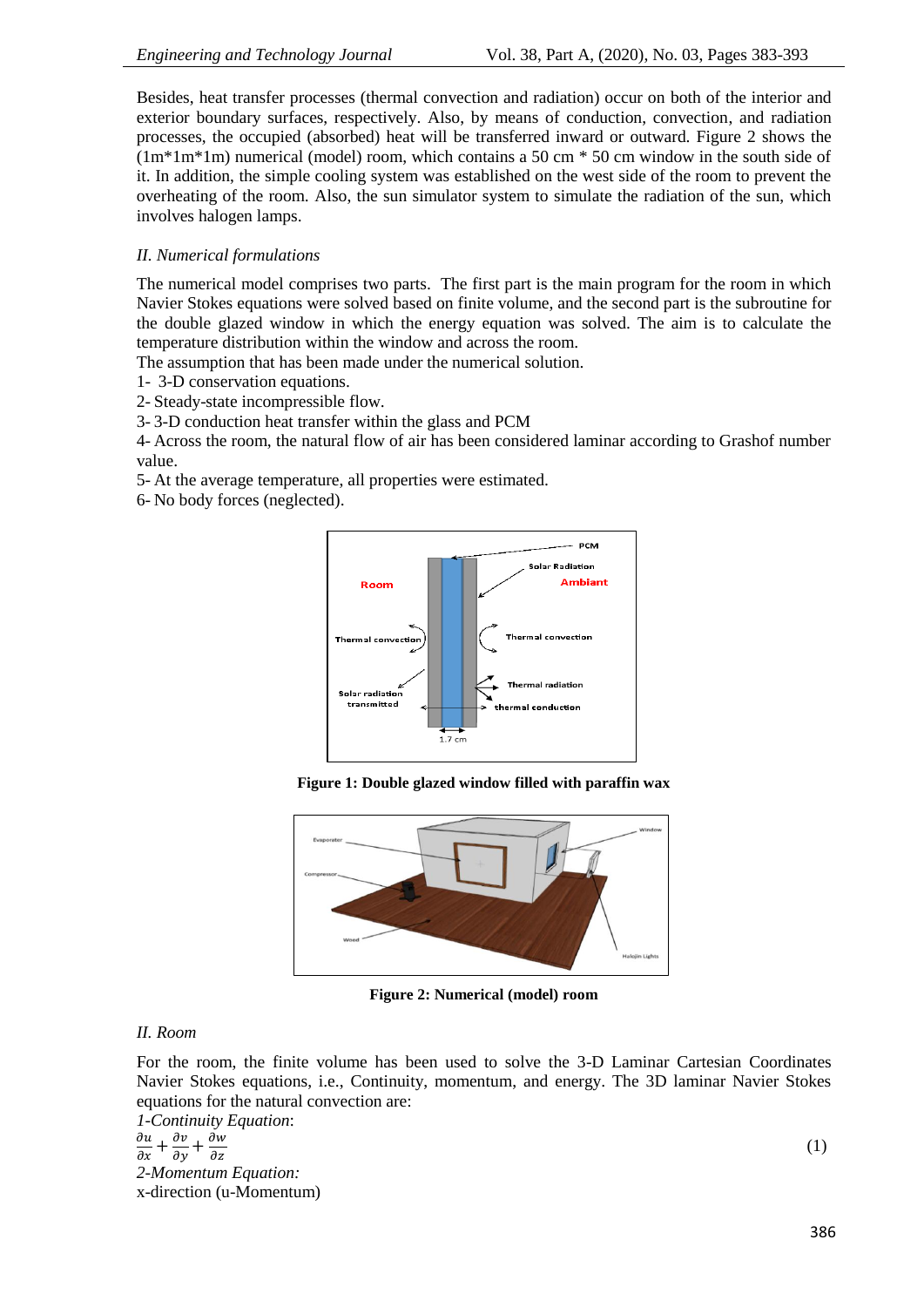$$
\frac{\partial}{\partial x}(uu) + \frac{\partial}{\partial y}(uv) + \frac{\partial y}{\partial z}(uw) = -\frac{1}{\rho}\frac{\partial P}{\partial x} + v\left(\frac{\partial^2 u}{\partial x^2} + \frac{\partial^2 u}{\partial y^2} + \frac{\partial^2 u}{\partial z^2}\right)
$$
\ny-direction (v-Momentum)

$$
\frac{\partial}{\partial x}(vu) + \frac{\partial}{\partial y}(vv) + \frac{\partial}{\partial z}(vw) = -\frac{1}{\rho}\frac{\partial P}{\partial y} + v\left(\frac{\partial^2 v}{\partial x^2} + \frac{\partial^2 v}{\partial y^2} + \frac{\partial^2 v}{\partial z^2}\right) + \beta g(T - T_W)
$$
\n(3)

$$
\frac{\partial}{\partial x}(uw) + \frac{\partial}{\partial y}(vw) + \frac{\partial}{\partial z}(ww) = -\frac{1}{\rho}\frac{\partial P}{\partial z} + v\left(\frac{\partial^2 w}{\partial x^2} + \frac{\partial^2 w}{\partial y^2} + \frac{\partial^2 w}{\partial z^2}\right)
$$
(4)

$$
3\text{-Energy Equation}
$$
  
\n
$$
\frac{\partial}{\partial x}(uT) + \frac{\partial}{\partial y}(vT) + \frac{\partial}{\partial z}(wT) = \frac{k}{\rho c_p} \left(\frac{\partial^2 T}{\partial x^2} + \frac{\partial^2 T}{\partial y^2} + \frac{\partial^2 T}{\partial z^2}\right)
$$
\n(5)

#### *III. Double glazed window*

Stefan problems were used to represent the heat conduction problems with phase change. This issue is addressed utilizing the enthalpy transforming method; this method was offered to transform the energy equation into a non-linear equation with a singular dependent variable enthalpy (H). The benefit of the enthalpy method is that it can solve the problem when it's formulated in a fixed region. Besides the temperature, this mythology deals with enthalpy as a subordinate variable; additionally, it separates the energy equation for a combination of equations that include both temperature and enthalpy. This analysis's assumptions are:

1. No viscous dissipation.

2. No radiation and convection terms.

3. For each phase, the specific heat is constant, and the phase change takes place at a particular temperature.

The analysis of the model in 3-D is regards Cao [17].

The energy equation is:

$$
\frac{\partial}{\partial x}\left(k\frac{\partial T}{\partial x}\right) + \frac{\partial}{\partial y}\left(k\frac{\partial T}{\partial y}\right) + \frac{\partial}{\partial z}\left(k\frac{\partial T}{\partial z}\right) + \overline{q} = \rho \frac{\partial H}{\partial t}
$$
\nIn addition, the state equation: (6)

$$
\stackrel{dH}{=}
$$

d  $=C_P$  (7) The phase change happened at a certain temperature [18],

$$
T =
$$

$$
\begin{cases}\nT_m + H/C_{ps} & H \le 0 \quad (Soild phase) \\
T_m & 0 < H < L \quad (Phase change) \\
T_m + (H - L)/_{Cpl} & H \ge L \quad (Liquid phase)\n\end{cases}
$$
\n(8)

For the prior relation, *H* is equal to zero and it was picked out according to the phase change material (PCM) in their solid state to temperature *Tm.*

$$
a_p H_p = a_N H_N + a_S H_S + a_E H_E + a_W H_W + a_T H_T + a_B H_B + b \tag{9}
$$

The values of coefficients are:

 $a_p = a_N + a_S + a_E + a_W + a_T + a_B$  $a_E = \frac{\Delta}{\Delta}$  $\rho$ λ  $\frac{\lambda_E A_\chi}{\delta x_e}$  ,  $a_W = \frac{\Delta}{\rho \Delta}$  $\rho$ λ  $\frac{\partial_{l_{W}}A_{x}}{\partial x_{w}}$  ,  $a_{N}=\frac{\Delta}{\rho R}$  $\rho$ λ  $\frac{\partial_{N}A_{\mathcal{Y}}}{\partial \mathcal{Y}_{n}}$  ,  $a_{S}=\frac{\Delta}{\rho R}$  $\rho$ λ  $\frac{\partial_{\mathcal{S}} A_{\mathcal{Y}}}{\partial_{\mathcal{Y}_{\mathcal{S}}}}$  ,  $a_{T}=\frac{\Delta}{\rho R}$  $\rho$ λ  $\frac{\partial_{T}A_{Z}}{\partial z_{t}}$ ,  $a_{B}=\frac{\Delta}{\rho R}$  $\rho$ λ  $\frac{\kappa_B A_Z}{\delta z_b}$  (10) Where,  $A_x = \Delta y \Delta z$ ,  $A_y = \Delta x \Delta z$ ,  $A_z = \Delta x \Delta y$ ,  $\Delta V = \Delta x \Delta y \Delta z$ And,  $b = -[a_N + a_S + a_E + a_W + a_T + a_B - 1]H_p^o$  $b_p S_p + \frac{d}{2}$  $\rho$  (11) Also,  $b_p = b_E + b_W + b_S + b_N + b_T + b_B$ Where,  $b_E = \frac{\Delta}{\Delta}$  $\rho$  $\overline{A}$  $\frac{A_{x}}{\delta x_{e}}$ ,  $b_{W}=\frac{\Delta}{\rho R}$  $\rho$  $\overline{A}$  $\frac{A_{\chi}}{\delta x_{w}}$  ,  $b_{N}=\frac{\Delta}{\rho R}$  $\rho$  $\overline{A}$  $\frac{A_{\mathcal{Y}}}{\delta \mathcal{Y}_n}$  ,  $b_{\mathcal{S}} = \frac{\Delta}{\rho \Delta}$  $\rho$  $\overline{A}$ δ  $(12)$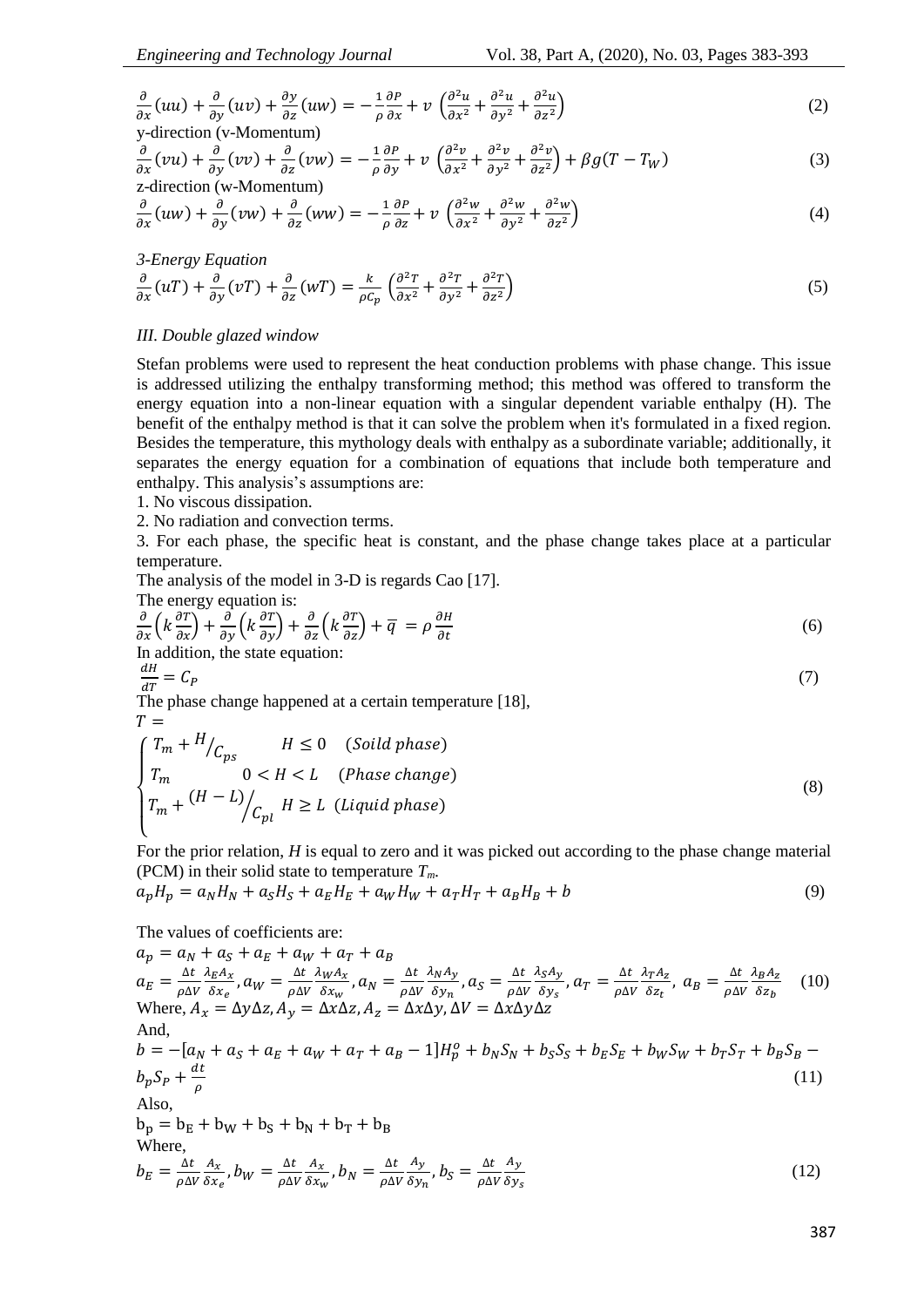The last methodology is similar to solid and liquid regions.

In this work, temperature time lag ( $\phi_{\text{pcm}}$ ) and temperature decrement factor ( $d_{\text{pcm}}$ ) were used to evaluate the performance of the double glazed window [15].

$$
\phi_{\text{perm}} = T_{\text{g, max}} - T_{\text{a, max}} \tag{13}
$$
\n
$$
d_{\text{perm}} = \frac{T_{\text{perm,max}} - T_{\text{perm,min}}}{T_{\text{a, max}} - T_{\text{a,min}}} \tag{14}
$$

Where,  $T_{g_{\text{max}}}$  is the time required for the internal surface temperature of the glazed to reach the maximum point and  $T_{a, max}$  is the time required for the ambient (outdoor) temperature glazed to reach the maximum point (both of them starting from the morning). Besides,  $(T_{pcm,max})$  and  $(T_{pcm,min})$ are the maximum and minimum internal surface temperature of the double glazed unit respectively, on the other hand,  $(T_{a,max})$  and  $(T_{a,min})$  are the maximum and minimum ambient temperature where the maximum and minimum ambient temperature was 50°C and 33°C respectively (during week 25) as shown in Figure 3.

#### *IV. Boundary conditions*

The boundary conditions of the system, which consists of a double glazed window and room are shown in Figure 4.



**Figure 3: Temperature levels for Baghdad in 2018**



**Figure 4: Boundary condition applied on both (room and window)**

## **3. Validation of the Numerical Model**

A room with the dimensions of 1m\*1m\*1m was manufactured. The walls and ceiling were made of PVC sandwich panel (10 cm thickness) containing a window in the south side of it with the dimensions of  $50*50$  cm; in addition, the ground was made of wood with a thickness of 2 cm. as shown in Figure 5. Also, the solar radiation of the sun was simulated by using 4 halogen lamps, which placed 70 cm away from the window. A controlling system was successfully set up to simulate the solar radiation and light of the sun during day time (13 to 14 hours of day time) by means of Arduino Uno, diac, triac, and sets of relays and variable resistances.

The numerical model is validated by means of this experimental room, under the environmental condition of Baghdad (extremely hot summer) in 25/6/2018. Incident solar radiation is shown in Figure 6.

Figure 7 spectacles the comparison between the experimental and numerical results regarding the interior surface temperature of the double glazed window (filled with PCM) and the indoor temperature of the room. Which displays a mean bias error (MBE) of 1.88 and 0.2, respectively. Consequently, a quite good agreement between them.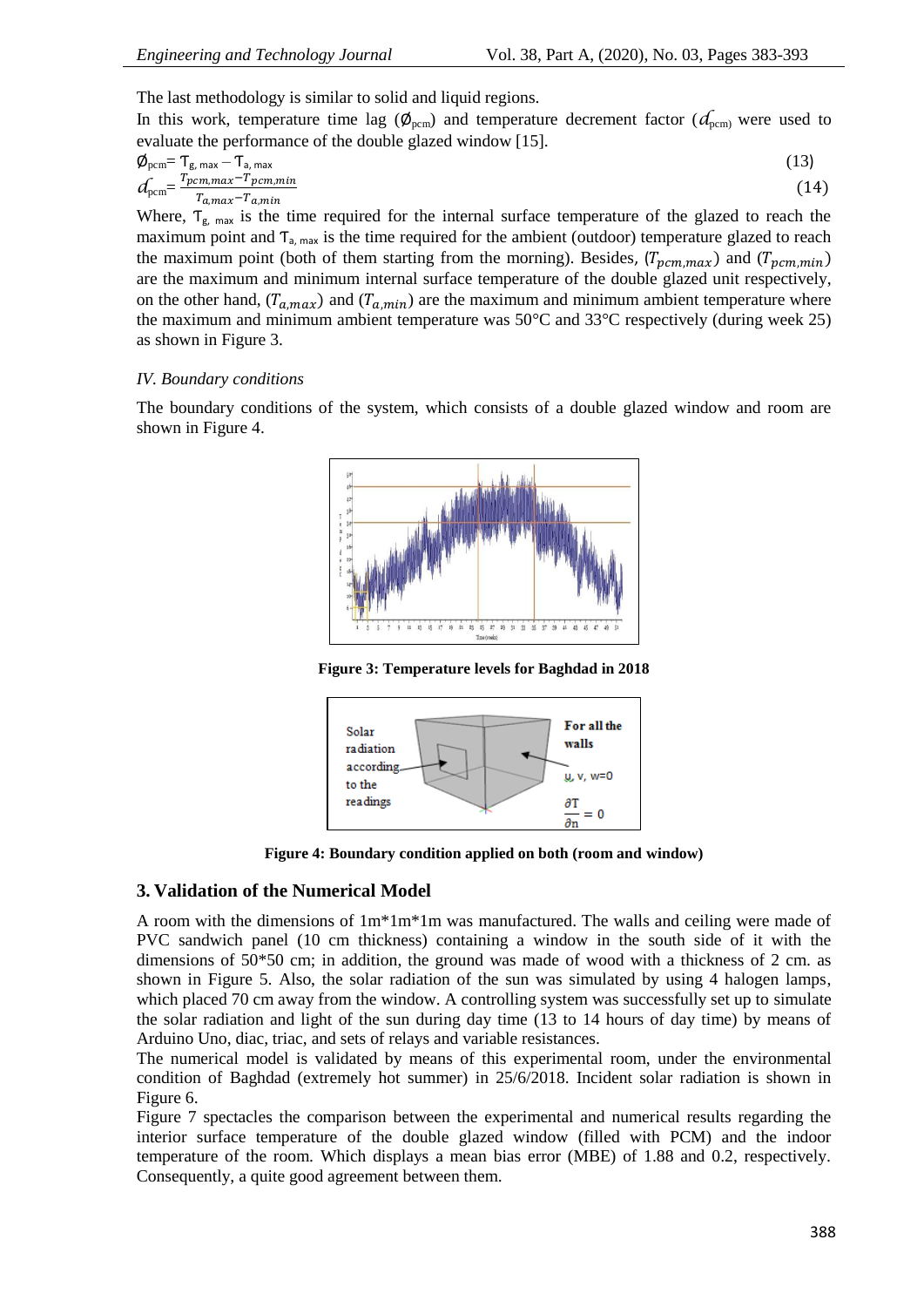

**Figure 5: Experimental room**



**Figure 6: Solar radiation recorded on 25/6/2018**



**Figure 7: Comparison between experimental and numerical results (a) Internal surface temperature of the double glazed window (b) Room temperature**

## **4. Results and Discussion**

In this simulating work, a constructed FORTRAN program was utilized. The original thicknesses of the PCM and the glass are 17 mm and 6 mm, respectively, and the recorded incident solar radiation on the  $25<sup>th</sup>$  of June in 2018 is shown in Figure 6. Furthermore, Table 1 listed the thermal properties of the materials, which involve the melting temperature of the paraffin wax (around 40  $^{\circ}$ C), which is utterly convenient and close to the average ambient temperature of Baghdad"s summer period.

#### *I. Effect of varying the density*

For determining the effect of varying the density of paraffin wax on the performance of the double glazed window filled with it (paraffin wax), five different PCM"s densities were investigated 650, 880, 1250, 1500, and 1800  $\text{Kg/m}^3$ , simultaneously, leaving the remaining thermal properties (listed in Table 1) unchanged. Figure 8 shows the numerical internal façade temperature of the double glazed window with various PCM's densities. When the PCM's density is 650, 880, 1250, 1250, and 1500, the temperature decrement factor and temperature time lag were, 1.3 and 1.5 h, 1.2 and 2.5 h, 1 and 2.5 h, 0.8, and 3 h, 0.6 and 3.5 h, respectively. This process reveals that increasing the density of the paraffin wax, decreases the temperature decrement factor and increases the temperature-time lag; moreover, the density of the PCM is very influential regarding the temperature decrement factor. The reason for this attitude is that increasing the density means adding more amount of PCM, which increases thermal resistance and reduces temperature transmitted. Worth noting that the density plays a great role in determining the PCM"s liquid phase period, which affects directly the solar energy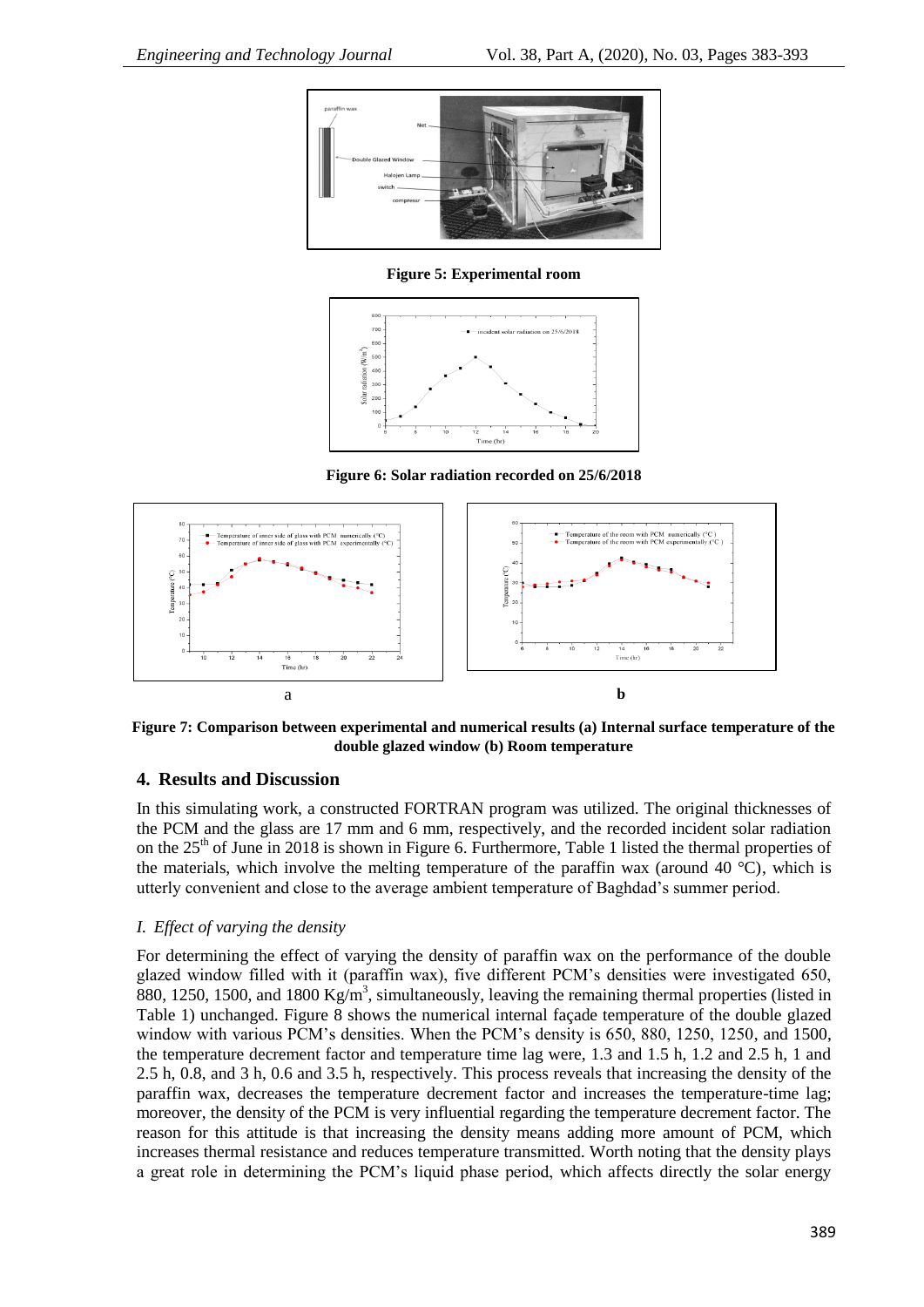transmitted to the room because increasing the density of the PCM would shorten the liquid phase period and ultimately, reduces solar energy transmitted.



**Figure 8: Internal surface temperature of the double glazed window with different PCM densities**

#### *II.Effect of varying the specific heat*

In order to investigate the effect of changing the specific heat capacity of the paraffin wax on the performance of the glazed window filled with it, five different specific heat capacities were investigated, 1000, 1400, 1800, 2200 and 2600 J/Kg.K, at the same time, leaving the other thermal properties of the PCM unchanged. Figure 9 displays the numerical internal surface temperature of the double glazed window with various PCM"s specific heat capacities. When the PCM"s specific heat capacity is 1000, 1400, 1800, 2200 and 2600 J/Kg.K, the temperature decrement factor and temperature time lag were, 1.4 and 1 h, 1.3 and 1.5 h, 1.2 and 2.5 h, 1.1 and 2.5 h, 1 and 3 h, respectively. This process demonstrates that increasing the specific heat capacity of the paraffin wax decreases the temperature decrement factor and increases the temperature-time lag. However, the influence of the PCM"s specific heat capacity on temperature decrement factor is relatively low when the  $C_p$  (paraffin wax) is  $\leq 1800$  J/Kg.K. As a result, increasing (or controlling) the PCM's specific heat capacity is not an ideal approach to optimize the performance of the double glazed window.



**Figure 9: Internal surface temperature of the glazed window with various PCM specific heat capacities**

**Table 1: Thermal properties of materials**

| Material          | Melting temp.<br>$^{\circ}$ C) | Density<br>$(kg.m^{-3})$ |               | Thermal condu.<br>$\rm W.m^{-1}.K^{-1}$ ) | Specific heat<br>$(J.kg^{-1}.K^{-1})$ | Latent heat<br>$(kJ.kg^{-1})$ |
|-------------------|--------------------------------|--------------------------|---------------|-------------------------------------------|---------------------------------------|-------------------------------|
|                   |                                | solid                    | <u>liquid</u> |                                           |                                       |                               |
| Glass             | $- -$                          | 2500                     | $- -$         | 0.96                                      | 840                                   | $- -$                         |
| Paraffin wax [20] | 40                             | 880                      | 760           | 0.13                                      | 1800                                  | 174.12                        |

#### *III. Effect of varying the latent heat*

For determining the influence of varying the fusion enthalpy of paraffin wax on the performance of the double glazed window filled with it (paraffin wax), five different PCM"s latent heats were investigated 120, 150, 174, 200 and 250 KJ/Kg, while, leaving the remaining thermal properties unchanged. Figure 10. shows the numerical internal surface temperature of the double glazed window with various PCM"s latent heats. When the PCM"s latent heat is 120, 150, 174, 200 and 250 KJ/Kg, the temperature decrement factor and temperature time lag were, 1.6 and 1.5 h, 1.3 and 2 h,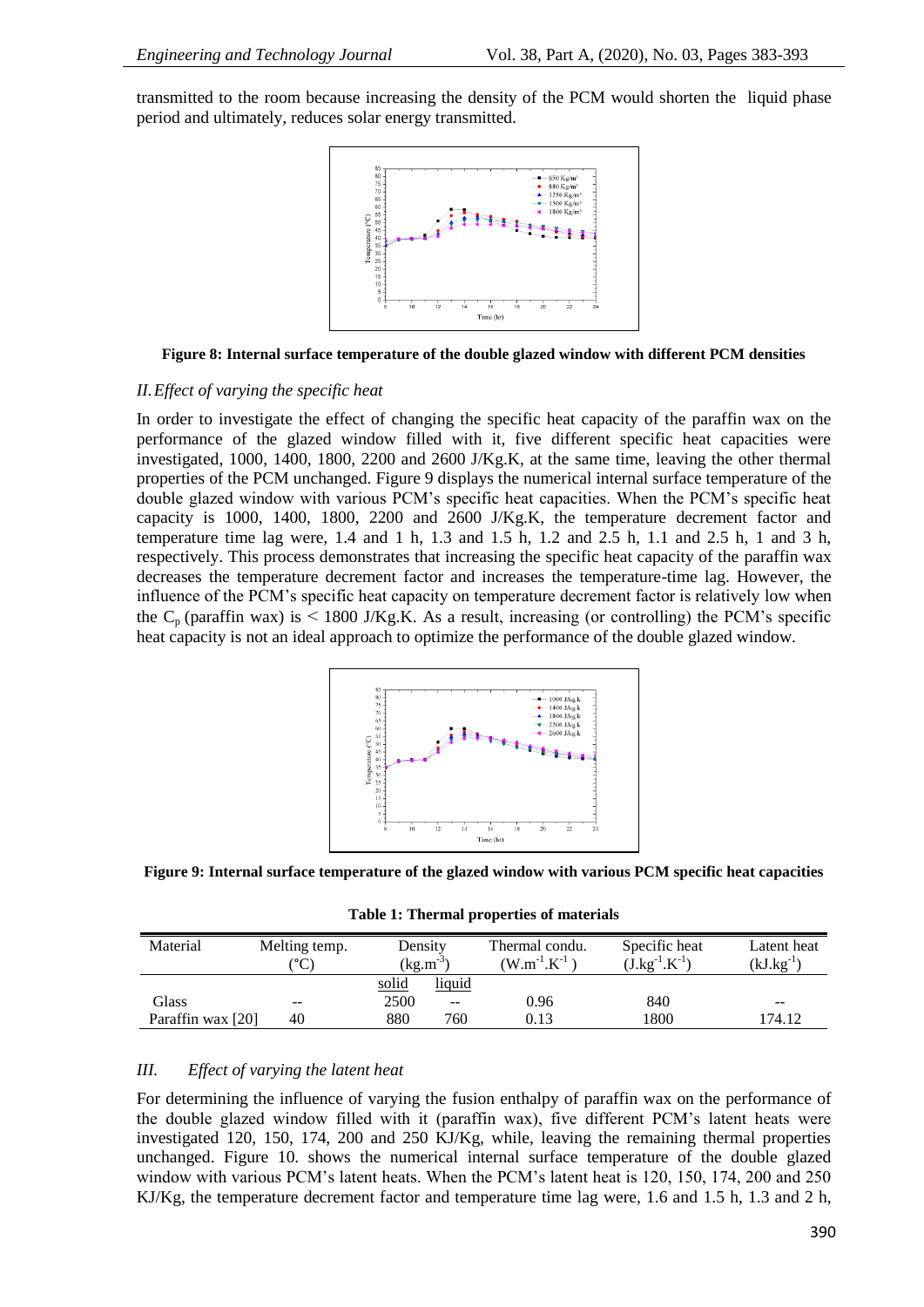1.2 and 2.5 h, 0.9 and 3 h, 0.2 and 3.5 h, respectively. This process indicates that increasing the latent heat of the paraffin wax decreases the temperature decrement factor and increases the temperaturetime lag. Furthermore, increasing the latent heat of the PCM above  $\leq$  174 KJ/Kg leads to better results regarding to the temperature decrement factor. As a result, increasing PCM"s latent heat is a beneficial and influential approach to develop the performance of the double glazed window.



**Figure 10: Internal surface temperature of the double glazed window with different PCM latent heats**

#### *IV. Effect of varying the thickness of the PCM*

In order to investigate the effect of changing the thickness of the paraffin wax on the performance of the double glazed window filled with it, five different thicknesses of the wax were investigated, 10, 15, 17, 20, and 25 mm, in addition, leaving the thermal properties of the PCM listed in Table 1 unchanged (all of them). Figure 11 displays the numerical internal surface temperature of the double glazed window with different thicknesses. When the thickness is 10, 15, 17, 20 and 25 mm, the temperature decrement factor and temperature time lag were 1.7 and 1.5 h, 1.4 and 2.5 h, 1.2 and 2.5 h, 1 and 3 h, 0.5 and 3.5 h, respectively. This process indicates that increasing the thickness of the paraffin wax (and the window), decreases the temperature decrement factor and increases the temperature-time lag. Moreover, changing the thickness of the double glazed window (also the thickness of the PCM) plays a significant role in determining its thermal performance. Consequently, results obtained show that for the environmental condition of Baghdad (summer period), the recommended thickness of the window should be 20 mm or higher (for the tested period, which is the month of June). However, increasing the thickness of the window should not be random because increasing the thickness means adding more amount of wax, which leads to a higher amount of heat that would be discharged within the re-solidification phase (discharge phase), which may affect negatively. Therefore, there is an optimum thickness (of the window), which leads to a better(ideal) performance.



**Figure 11: Internal surface temperature of the double glazed window with different PCM thicknesses**

#### *V. Effect of varying the melting temperature*

For determining the effect of varying the melting temperature of paraffin wax on the performance of the double glazed window filled with it (paraffin wax), four different PCM"s melting temperatures were investigated 38, 40, 42, and 44 °C, while, leaving the remaining thermal properties unchanged. Figure 12 shows the numerical internal façade temperature of the double glazed window with various PCM"s melting temperatures. When the PCM"s melting temperature is 38, 40, 42 and 44 °C, the temperature decrement factor and temperature time lag were 1.25 and 1.5 h, 1.26 and 2 h, 1.3 and 1.5 h, 1.3 and 2.5 h, respectively. Which indicates that the temperature decrement factor increases as the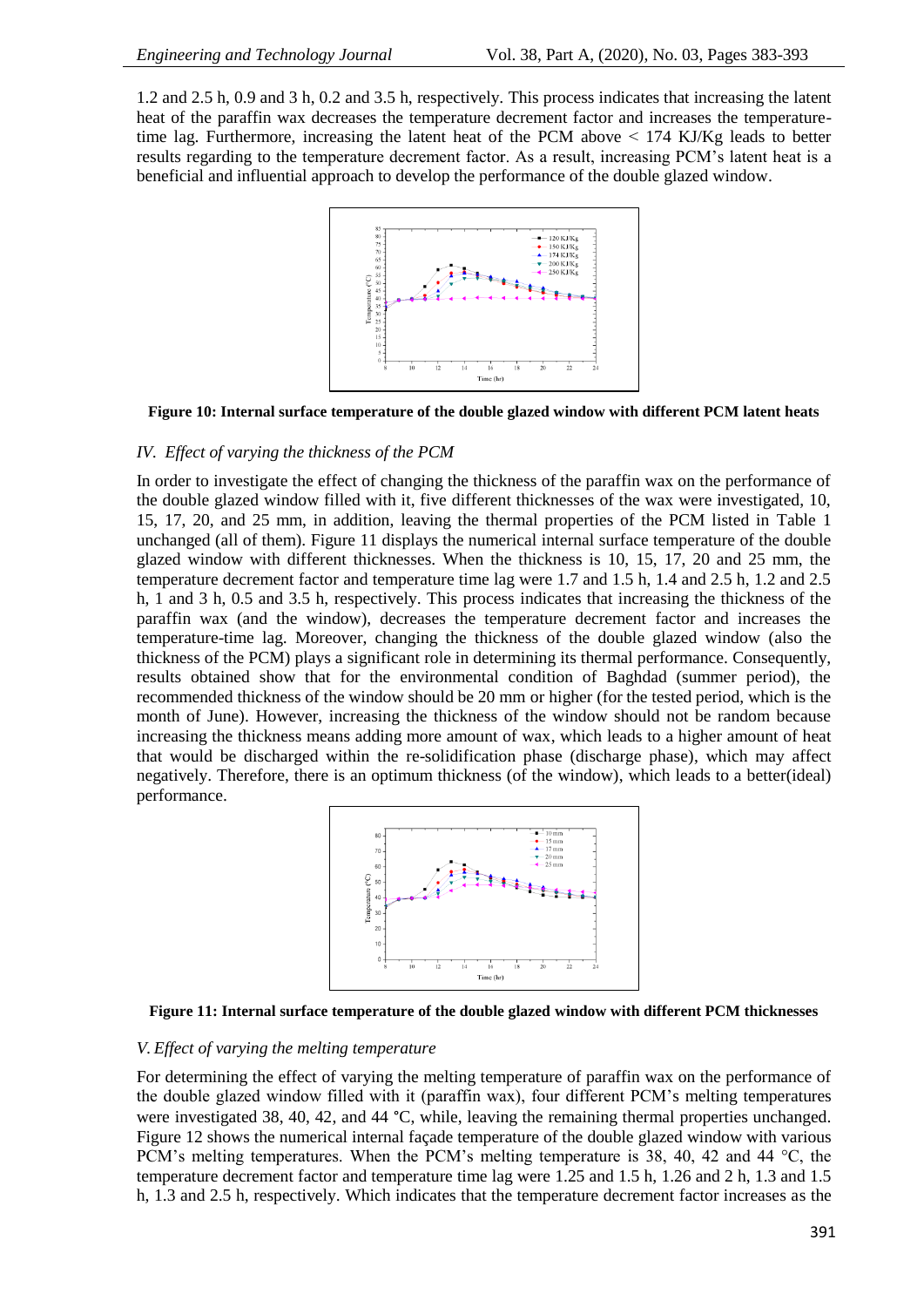melting temperature of the PCM increases. On the other hand, the influence of changing the melting point of the PCM on the temperature-time lag is not consistent, also, when it is above 40 °C the temperature decrement factor is  $> 1.1$ . Ultimately, managing the melting point of the PCM is a significant method to enhance the performance of the double glazed window. In addition, the melting temperature should be matched with both outdoor and indoor temperatures.



**Figure 12: Internal surface temperature of the double glazed window with different PCM melting temperatures**

#### **5. Conclusions**

1- Increase the density of the PCM from 650  $g/m<sup>3</sup>$  to 1800  $g/m<sup>3</sup>$  would increases the temperature-time lag from 1.5 h to 3.5 h, in addition, reduces temperature decrement factor from 1.3 to 0.6, which leads to conclude that, increasing the density (or picking the proper density) of the PCM is very beneficial and valid approach to develop the performance of the glazed unit.

2- Increasing the PCM"s specific heat capacity is not a helpful technique to improve the performance of the double glazed window, because the influence of specific heat capacity on the temperature decrement factor is not powerful.  $(d_{\text{perm}})$  is 1.4, 1.3, 1.2, 1.1, and 1 when the Cp of the PCM was 1000, 1400, 1800, 2200, and 2600 J/Kg.K.

3- Temperature decrement factor and temperature time lag were, 1.6 and 1.5h when the latent heat value was 120 KJ/Kg, also, 0.2 and 3.5 h when the latent heat was 250 KJ/Kg, which states that increasing the PCM"s latent heat is very useful and would give a quite optimistic results.

4- Increasing the thickness of the double glazed window (i.e., the thickness of the PCM filled the window) would decrease the internal surface temperature, also, reduces the temperature decrement factor remarkably. In addition, increases the lag time. The recommended thickness of the double glazed window filled with paraffin wax (PCM) should be 20 mm or higher, for the tested period.

5- The melting point of the PCM should be close or matched with environmental temperature and indoor temperature in order to have improved performance of the double glazed window.

## **References**

**[1]** L. Socaciu, A. Pleşa, P. Ungureşan and O. Giurgiu, "Review on phase change materials for building applications," *Leonardo Electronic Journal of Practices and Technologies* 25, pp. 179-194, 2014.

**[2]** K. A. R. Ismail and J. R. Henrıquez, "Parametric study on composite and PCM glass systems," *Energy conversion and management*, 43.7, pp. 973-993, 2002

**[3]** F. Goia, M. Perino and V. Serra, "Improving thermal comfort conditions by means of PCM glazing systems," *Energy and Buildings* 60, pp. 442-452, 2013.

**[4]** B. L. Gowreesunker, S. B. Stankovic, S. A. Tassou and P. A. Kyriacou, "Experimental and numerical investigations of the optical and thermal aspects of a PCM-glazed unit," *Energy and Buildings*, 61 pp. 239-249, 2013.

**[5]** X. Jin, M. A. Medina and X. Zhang, "Numerical analysis for the optimal location of a thin PCM layer in frame walls," *Applied Thermal Engineering,* 103, pp. 1057-1063, 2016.

**[6]** T. Xie, Y. He and Z. Tong, "Analysis of insulation performance of multilayer thermal insulation doped with phase change material," *International Journal of Heat and Mass Transfer,* 102, pp. 934-943, 2016.

**[7]** K. El Omari, Y. L. Guer and P. Bruel, "Analysis of micro-dispersed PCM-composite boards behavior in a building's wall for different seasons," *Journal of Building Engineering,* 7, pp. 361-371, 2016.